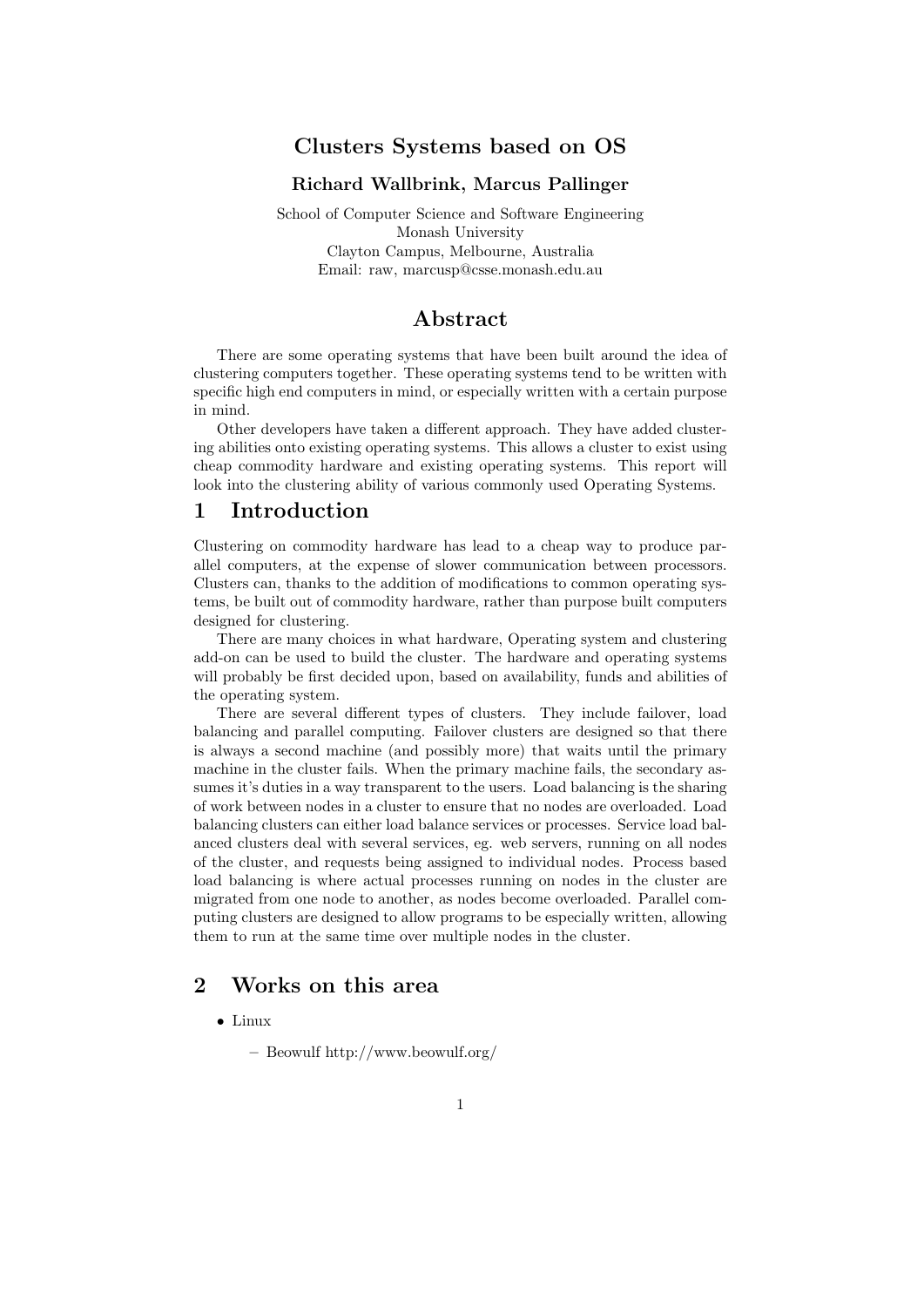- Mosix http://www.mosix.org/
- Linux High availability project http://linux-ha.org/
- Windows NT
	- MSCS http://www.microsoft.com/ntserver/ntserverenterprise /techdetails/prodarch/clustarchit.asp
	- HPVM http://www-csag.ucsd.edu/projects/clusters.html
- Mac OS
	- Appleseed http://exodus.physics.ucla.edu/appleseed
- Solaris
	- Sun Cluster http://www.sun.com/software/white-papers/wp-sunclusters /sunclusterswp.pdf
	- Sun Cluster http://www.sun.com/software/white-papers/wp-sunclusters /sunclusterswp.pdf
	- Solaris MC http://www.sun.com/research/technical-reports/ 1995/smli tr-95-48.pdf
	- Berkley NOW http://now.cs.berkeley.edu

# 3 Linux Clustering

As Linux is a freely available operating system, both in terms of money, and in terms of source code availability, there have been several projects that have found it easy to add clustering abilities. The Linux operating system has been designed to run well on off-the-shelf equipment, and has fairly stable Symmetric Multi Processor (SMP) support, which some clustering implementations have built upon.

## Beowulf

The Beowulf project started at NASA's Center of Excellence in Space Data and Information Sciences. The first Beowulf cluster was created in 1994[2], and people seeing the ability to build a cluster using commodity off the shelf hardware. One of the changes made to Linux was the ability to use multiple network cards to convey data between nodes of the cluster. The nodes in a Beowulf cluster are dedicated to only being nodes in a beowulf cluster.

Beowulf clusters are designed for parallel computations, for example simulations. To allow clusters to communicate, two Application Programming Interfaces (API) are supplied, MPI and PVM. This suits Beowulf clusters for any tasks that require communication and parallelism.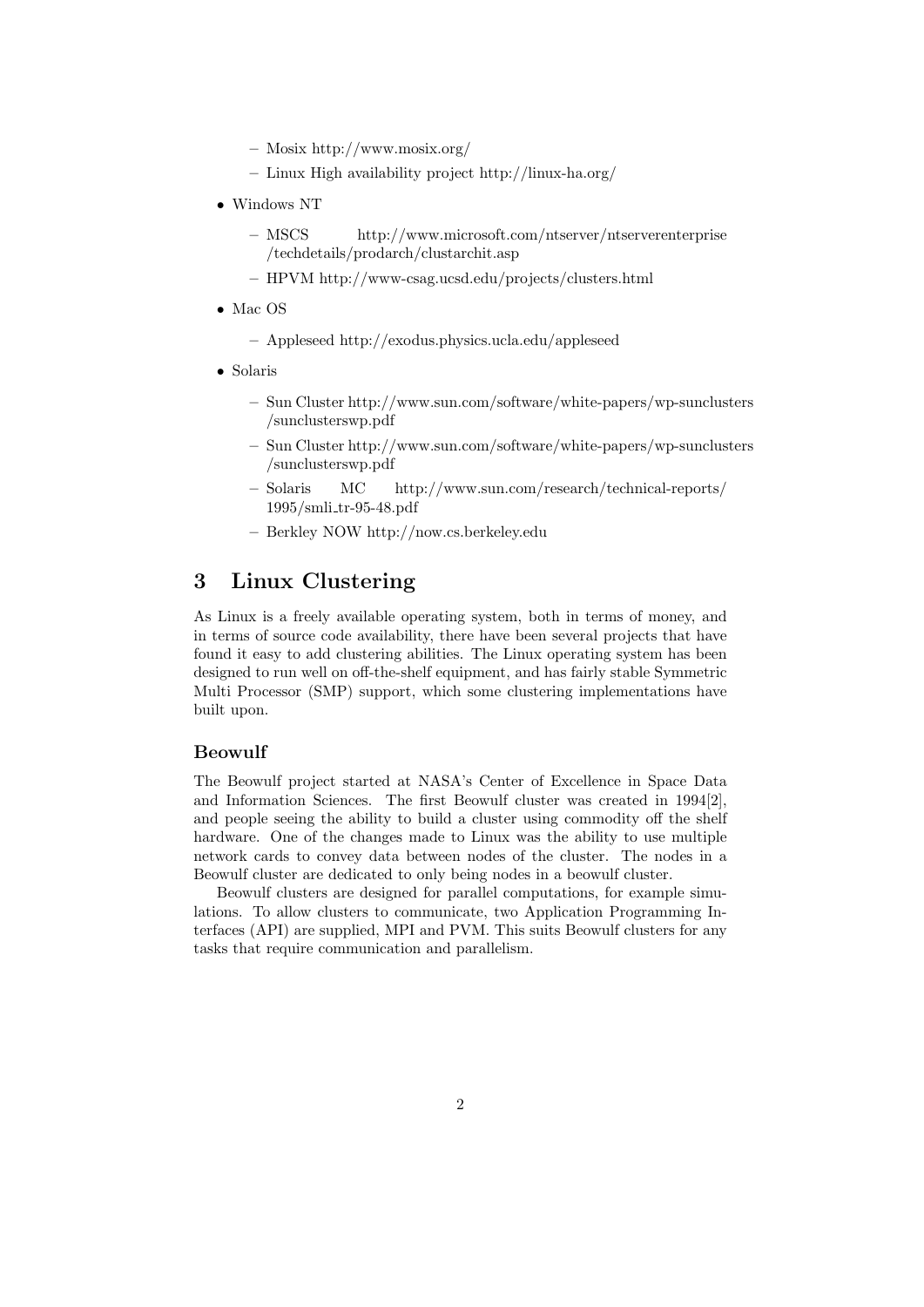#### Mosix

Mosix clusters take a different approach to clustering than Beowulf. Mosix is more of a load balancing system, by automatically allocating processes across the machines in the cluster. It is essentially an emulation of SMP over multiple nodes in a cluster.

The advantage of Mosix's approach is that it allows programs to be run on clusters without any modification or re-compiling. Processes are executed on nodes of the cluster, on basis of load[7]. Mosix is supplied as a set of patches to the Linux kernel, and a set of utilities.

Applications to which Mosix is geared are:

- CPU bound Processes. that have little Inter Process Communications.
- Multi-User Time-sharing systems. Mosix clusters can give the appearance of a large computer. The Computer Science department of the Hebrew University (The people that developed Mosix) have an 8 node cluster of 8 medium powered computers that is used by 650 students, who do heavy computations[4].

Mosix is not designed to handle tasks that require a lot of communication between processes. The designers of Mosix recommend that MPI or PVM are used instead.

### High Availability Linux Project

The High Availability Linux Project has another approach to clustering. The aim of the project is to create a cluster of servers, where one server will automatically take over the workload of another server if it goes down. This type of cluster is not aimed at parallel processing, or load sharing. It's one goal is to have a pool of computers to take over from a server if it stops working.

There are several different ways of implementing the cluster[3]:

- Idle Standby. There is a Master computer and a cluster of standby computers.. As soon as the Master goes down, a computer form the cluster, which has the highest priority then takes over. If a machine with a higher priority is inserted into the cluster, it will take over as the master (causing a brief service outage)
- Rotating Standby. This implementation is similar to the Idle Standby implementation, but the first machine in the cluster is the active one. When it goes down the second node will become the active node, and when the original node is re-inserted into the cluster, it becomes the standby node.
- Simple Failover. This strategy is similar to the Idle Standby strategy, but rather than having the second computer idle, the second computer will be a different server, for example a development computer, but if the master server goes down, it will take over.
- Mutual Takeover. Basically this strategy is a combination of Idle Standby and Simple Failover. Two machines are serving different applications and each is designed to take over the other's duties plus it's own if the other node goes down.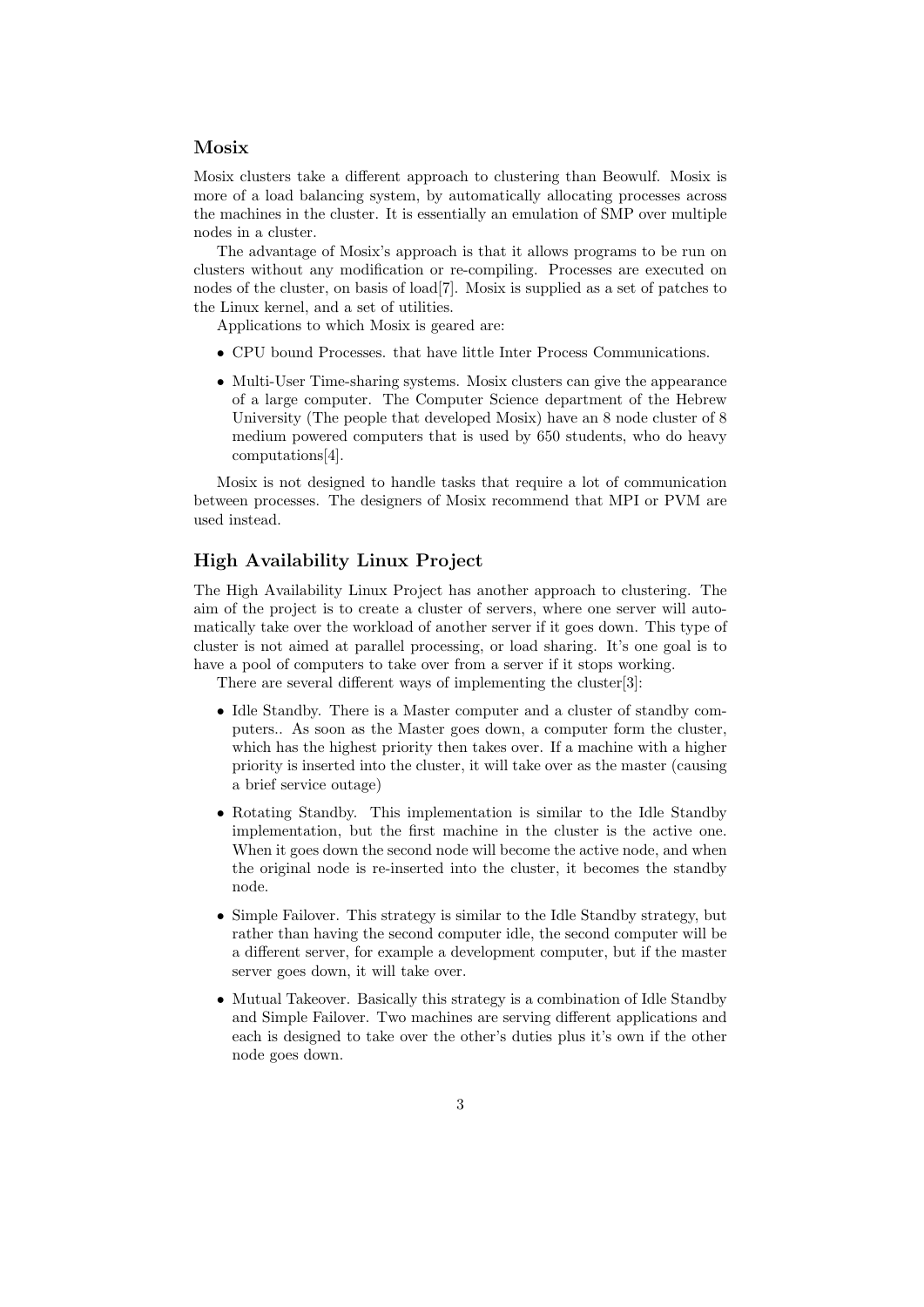# 4 Cluster based on Windows NT

Clusters that use the Windows NT operating system are somewhat of a recent invention. The use of software like High Performance Virtual Machine (HPVM), developed by Andrew Chien of University of Illinois and his students, makes the use of NT clusters possible. The software enables each node of an NT cluster to communicate at a bandwidth of just less than 80 megabytes per second and a latency under 11 microseconds using Myricom's Myrinet interconnect [1]. The use of NT to make high performance clusters means that the scientists and programmers that need to use these environments have well-known programming and run-time services. This can allow for greater use of the clusters, as more people can feel confident in the utilization of them. There is a need to have NT based clusters not only for the cost but also because some researchers feel more comfortable using a platform that they are already accustomed. Another reason is that the well-known unreliability in the OS or a failure in the hardware can be rectified by using clusters, where each node can monitor each other's activities and then be able to recover from a system failure.

### **MSCS**

For an NT workstation to be able to have effective cluster management and scheduling there must be software implemented on top of the existing operating system. Windows does have clustering software [9], this is for the Windows servers and is an extension to the Windows NT operating system. There is also an extension for the new Windows 2000 operating system [10] this improves over the previous version for NT. The software must be obtained from Microsoft. These use the Windows NT server Enterprise Edition software and so require special purchases of this software instead of the usual Windows NT software. Microsoft has put emphasis on the user interfaces of the programs. The Microsoft has two cluster technologies that have been implemented in their newest Microsoft Windows 2000 Advanced Server and DataCenter Server operating systems being of Cluster service (MSCS) and Network Load Balancing (NLB). The Windows 2000 Advanced Server and 25 Client Access Licenses cost around \$6500 (Australian) and is not a cheap option for making large clusters. The cluster service provides fail-over support, with 2-node fail-over clusters in Windows 2000 Advanced Server and 4-node clusters in DataCenter Server. NLB is a service that load balances incoming IP (Internet Protocol) traffic across clusters of up to 32 nodes. These two technologies can then be used to make somewhat reliable and scalable clusters. It should be noted that the load balancing is for only up to a cluster of 32 servers. The Windows 2000 DataCenter can support as much as 16 processors and is still behind that of the High-end Unix servers, which can hold from 64 to 256 processors each [17]. This means that the Windows operating system is still behind that of the Unix servers. It should be noted that there is a category of computers that these Unix clusters, with thousands of processors, fall just short. This category is massively parallel systems, which are single servers that support hundreds or thousands of tightly joined processors.

The Windows 2000 operating system has developed a new technique called the job object. This gives a method for the grouping of processes, threads and the resources that are used, so that they can be recognized as a single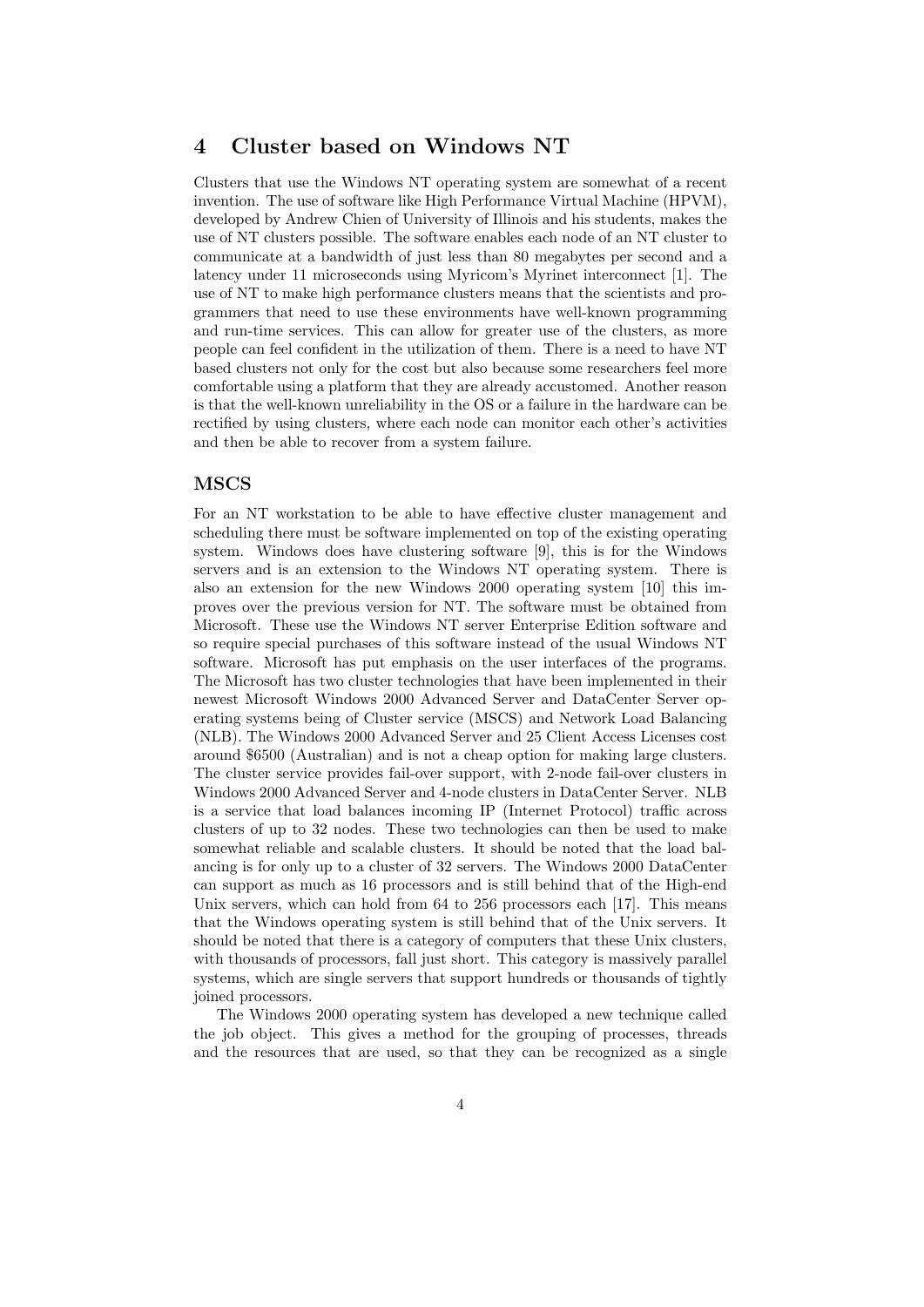entity [17]. Apart from MSCS, there are other OS support level cluster systems like Vinca Standby Server and Legato Fulltime. These systems also monitor the activity between members of the cluster, and execute tasks like replicating required system information and scrutinizing the operational status.

### HPVM

The HPVM communication suite is implemented on the Windows NT operating system and provides  $10\mu s$  latency and  $90MB/s$  bandwidth employing Fast Messages to implement MPI, Global Arrays, Shmem  $Put/get[14]$ , flexible scheduling, system monitoring, job submission, and control of jobs via a Java applet front-end which runs on any Java-enabled system [12]. The HPVM project has the goals of providing supercomputer performance on low cost off the shelf systems [8]. It also has the goal of hiding the complexities of a distributed system behind a clean interface, which is accomplished by the Java front end. HPVM has software components like MPI, SHMEM and Global Arrays that allow it to be competitive with dedicated MPP systems. The HPVM system uses a lowlatency and high-bandwidth communications protocol known as Fast Messages (FM), which is based on Berkeley AM. Reliable and ordered packet delivery and control over communication work scheduling is all guaranteed by FM. It also has functions for the sending and receiving of long and short messages through the network.

The HPVM III is a general-purpose machine that was developed for the NCSA and now in use at the NCSA in Urbana. The machine has 96 nodes and 192 300 MHz Pentium II processors. The performance of the machine has been found to be within a factor of two to four of that of the SGI Origin 2000 and the Cray T3E. The main benefits are that the cost of the machine is a lot less and that there are useful tools, for example remote administration of services. The total cost of the computer is \$200,000 but the performance is that of a multimillion-dollar machine, which is proof that the use of NT clusters can be cost effective in the making of a machine for supercomputing applications [11]. The cluster can be accessed from the Internet and a Terminal Server session displays the NT desktop and uses the computing power of the server to run applications. This cluster is the first to demonstrate that the NT operating system is good enough to be able to be used in the making of machines with supercomputing power. Its main problem is in efficiency in the high-performance storage and thus this area has been looked at to change the performance of the cluster. The developers of the system have been looking at fiber channel to improve the performance level of the cluster.

Many applications have been developed for clustering the Unix operating system and could be ported over to the Windows NT system. This is one of the major delays in the time that was taken to develop the HPVM system for Windows NT. Compaq has developed servers that use the MSCS system to enable clustering on with the server [17]. It has developed better cluster management tools and has offered a degree of assurance that the system will have 99.5 percent availability. This means that the down times for the server are approximately 40 hours a year, but this is below that of Unix systems which offer 99.9 to 99.999 percent availability. This is almost matched by the development by HP which uses Marathon interface cards and have the status of servers monitored by a remote management workstation, to achieve 99.99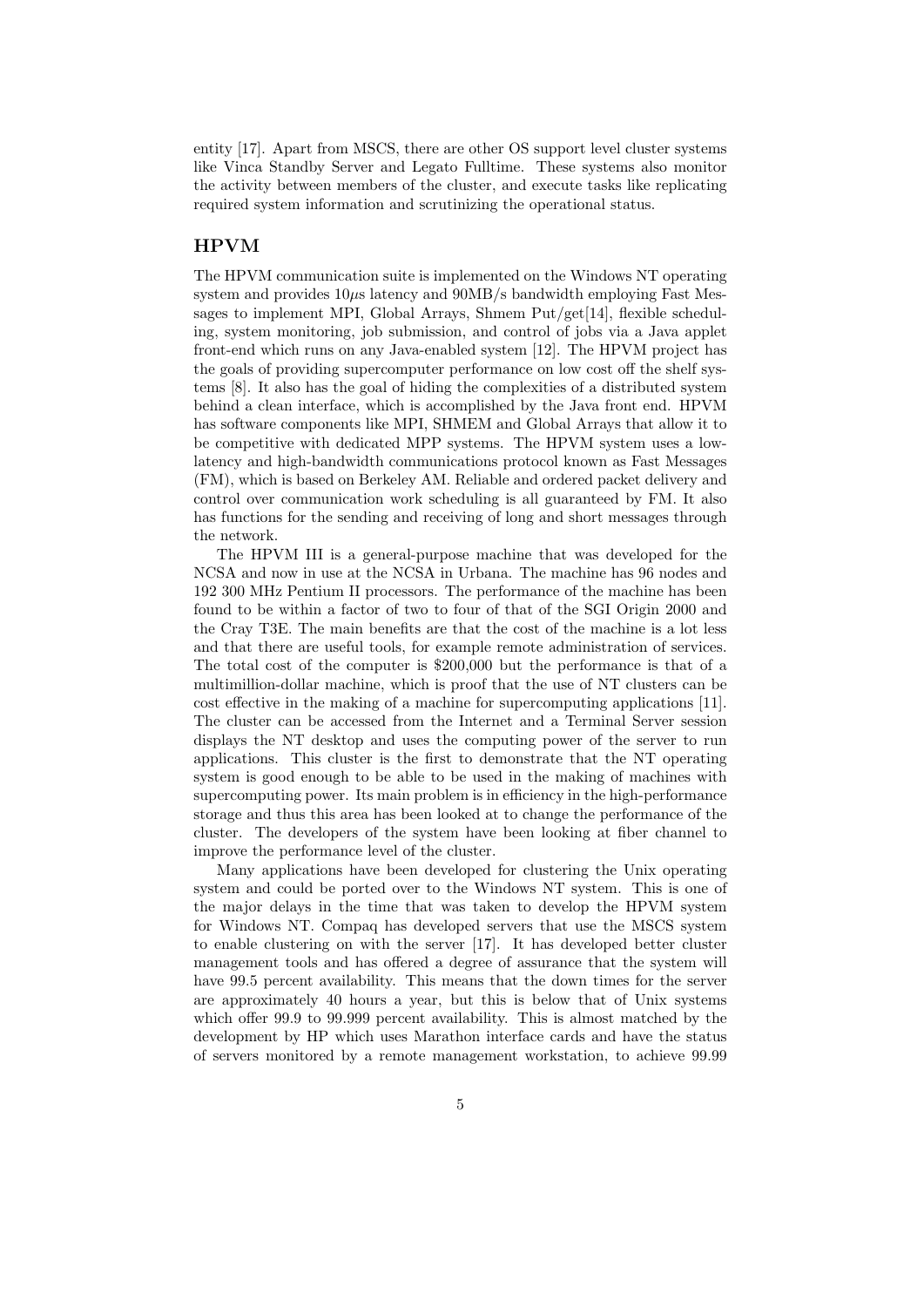percent availability.

# 5 Cluster based on Mac OS

There are only a few clusters that have the Mac OS as there operating system these are: the AppleSeed cluster, the D'Artagnan Cluster at the Department of Physics and Astronomy at York University in Toronto, the University of Wisconsin High Performance Computing Cluster, a Cluster of Four G3's at Universität Dortmund, the OAN Cluster at Observatorio Astronomico Nacional of the Universidad Nacional de Colombia, the MRI Data Processing Cluster at the University of Maryland School of Medicine and

The Lovecraft Cluster [5].

#### Performance of the Mac clusters

These are all clusters that have been developed using the MacOS and are currently in use. The Appleseed cluster is one that has 22 Apple Macintosh and G3 and G4 computers[13]. The performance of this cluster has been compared to that of other clusters, and it has come out fairly good. A cluster of 4 Macintoshes has the same power as that of a 4 processor Cray Y-MP and the same with a Cray T3E-900 even when both have 8 processors. The performance of even only one node out does that of many other systems, so for the cost of the systems, the resulting computer power is quite impressive.

## Construction of a Mac cluster

The software for the Mac has to be specifically written, with MPI on Mac being called MacMPI. This is a partial implementation of MPI with only 34 subroutines and relies on the Program-to-Program Communications (PPC) Toolbox to do the other commands of normal MPI. MacMPI IP is a improved version that uses a TCP/IP implementation of Open Transport (a protocol-independent communications library). This version of MPI is a lot faster and can be found at the site for the Appleseed cluster [13]. The setup of the Macintosh cluster is very simple with the only need being Category 5 Ethernet cables with RJ-45 jacks and a Fast Ethernet Switch with enough ports for each Macintosh. The next step is then connect one end of each cable to the Ethernet jack on each Mac and the other end to a port on the switch. One of the main benefits of the MacOS cluster is that it is very easy to set up, with it being virtually plug and play. The MacOS cluster is also reported to have almost linear speedup using multiple processors [15]. The administration of the cluster is also very good, as it is the same as the normal administration of an Apple network, in that there is virtually none needed.

## 6 Solaris

#### Sun Clusters

Sun Microsystems have released Sun Clusters. Sun Clusters is a clustering environment built upon their Solaris Operating system. Sun Clusters provides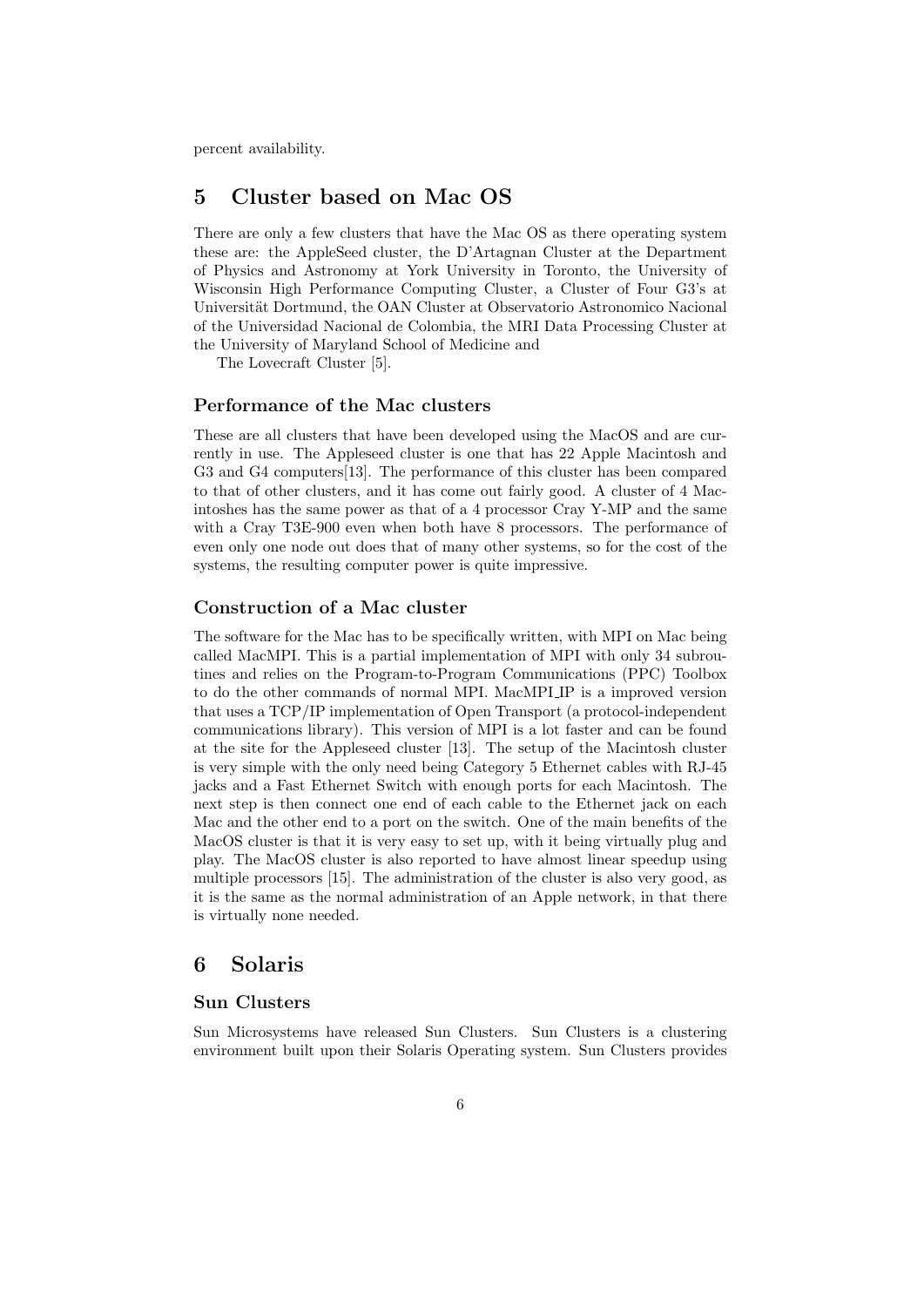several clustering features.

#### Solstice High Availability

Solstice is basically Sun's Failover cluster software[6]. It allows two servers to cover for each other, in case one of them goes down. This cluster configuration allows both the primary and the secondary servers to be in use as opposed to being idle.

#### Sun Enterprise Cluster Server

Sun Enterprise Cluster Server allows for large capacity and high availability applications[6]. It is a platform that supports applications that can perform analysis of data in parallel, without needing much communication, for example databases running on two nodes, but sharing one set of data. Vendors producing Parallel databases include Oracle and Informix[6].

#### High-Performance Computing

This cluster style supports parallel programming through APIs like PMI and PVM. It runs programs that are designed to be parallel with lots of communication between nodes.

#### Sun's plan for the future

Sun has a project named Full Moon[6]. The ultimate goal of this project is to provide simple and effective clustering on Solaris, as well as supporting Single System Image. Single System Image is where the cluster looks like a normal computer, rather than a series of clustered nodes. There are several phases in this project, that include the development of a cluster file system, simple management of the cluster, and the merging of Sun's clusters into one system.

The Sun Cluster software will eventually be able to detect a failure in a node, and migrate all processes off it to a fully functioning node. This is done in order to ensure that no processes are lost if there are further problems with a failing node. This approach assumes full redundancy in the nodes (ie, dual network cards, etc.).

#### Solaris MC

Solaris MC was designed as a prototype system by Sun Labs in 1995. It was built on top of Solaris 2.5, allowing the developers to use the existing Solaris ABI and API. This allows existing applications and device drivers to continue to be used without change. The communication between nodes in the cluster was done in an object oriented way. It has the down side of not supporting MPI or PVM, which most modern parallel computing clusters support. This makes it hard to port applications between Solaris MC and other cluster operating systems.

Part of Solaris MC's Single System Image is the globalisation of its process management. All process operations are global across all nodes in the cluster. This includes access to the /proc file system, allowing Unix commands, such as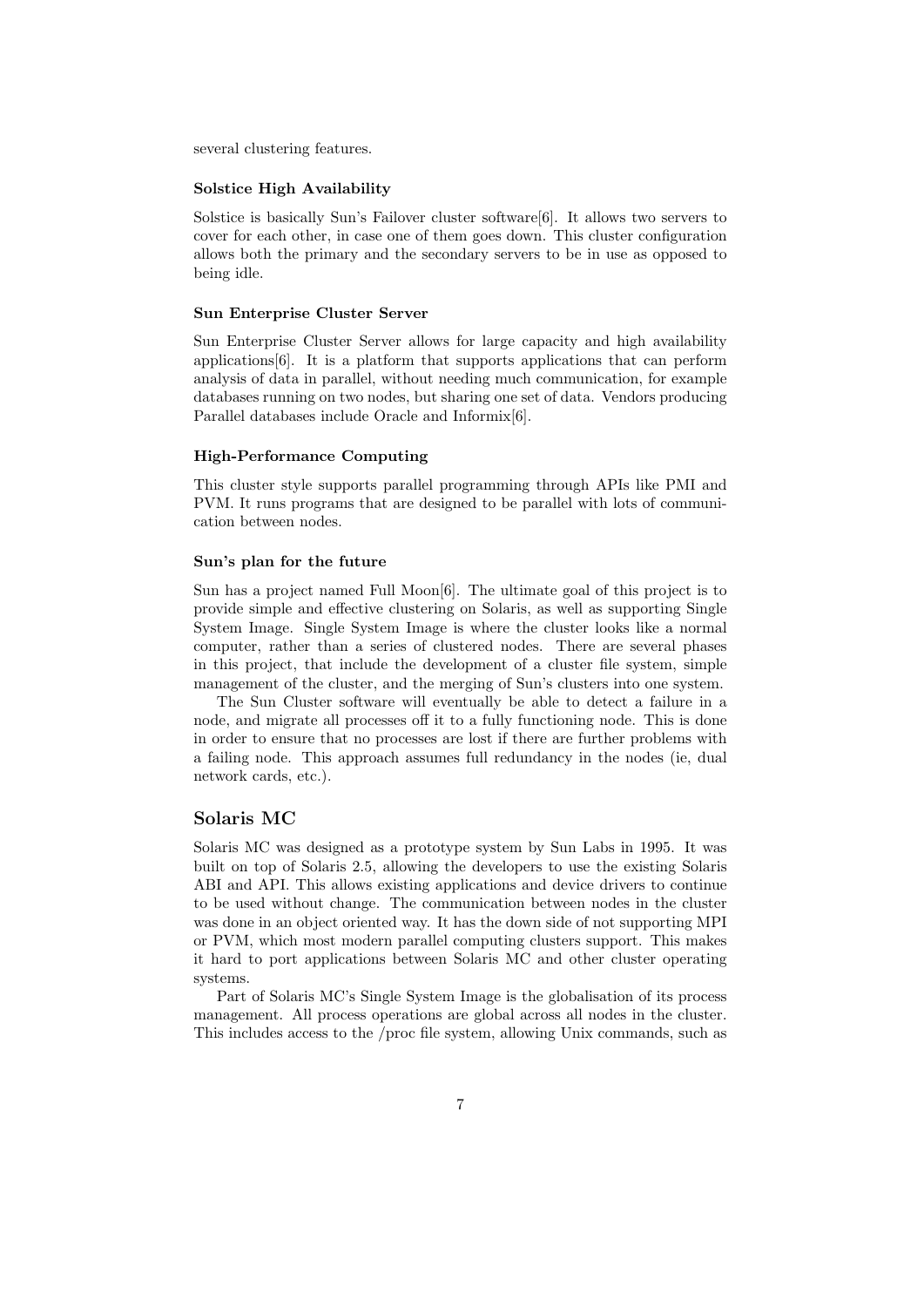ps, to work across the cluster. Sun Labs implemented a special file system for Solaris MC, allowing distributed storage of data.

## Berkley NOW

Berkley NOW is implemented through a layer called Global Layer Unix (GLUnix) [8]. GLUnix is implemented in user space (ie. running with normal processes, as opposed to running as part of the operating system kernel) , allowing it to be portable across different flavors of Unix. It was, however initially implemented on Solaris. The various cluster APIs, such as MPI, HPF and so on all communicate with the GLUnix Layer. Messages are passed between nodes using Active Messages. Network RAM is used to allow free resources on idle machines to be used for paging on busy machines, with any machine being able to page to any other machine. Like Solaris MC, Berkley NOW also uses a distributed file system, called xFS, allowing redundant file serving.

# 7 Comparisons between some clusters

### NT compared to Linux

Performance of the NT cluster is quite good when compared to the Linux cluster [16]. The paper by Luecke, Raffin and Coyle of Iowa State University shows that the NT cluster can outperform the linux cluster (of equal processors) in the following tested areas:

- Time taken for an MPI synchronization barrier,
- Scalability due to some problems in the Linux software producing bad results,
- Right shifting where each processor gets a message of size n from its neighbor,
- A naive broadcast,
- A binary tree broadcast,
- and All to all MPI coma nd

As they concluded from these tests the NT cluster seems to be able to actually outperform that of the Linux cluster and hence should remove any doubts as to the ability of the NT operating system being able to handle clustering. The NT cluster used was one with the HPVM program allowing it to be clustered with up to 128 processors. This shows that the operating system implemented on the cluster can have an effect on the overall performance of that cluster.

### MacOS compared to Linux

The MacOS has some benefits over the Linux operating system in that it has some third party software for numerical calculations that runs better on the Macintosh G3 than on the Unix workstations [13]. Another benefit is the amount of software that is available for the MacOS being quite large with programs like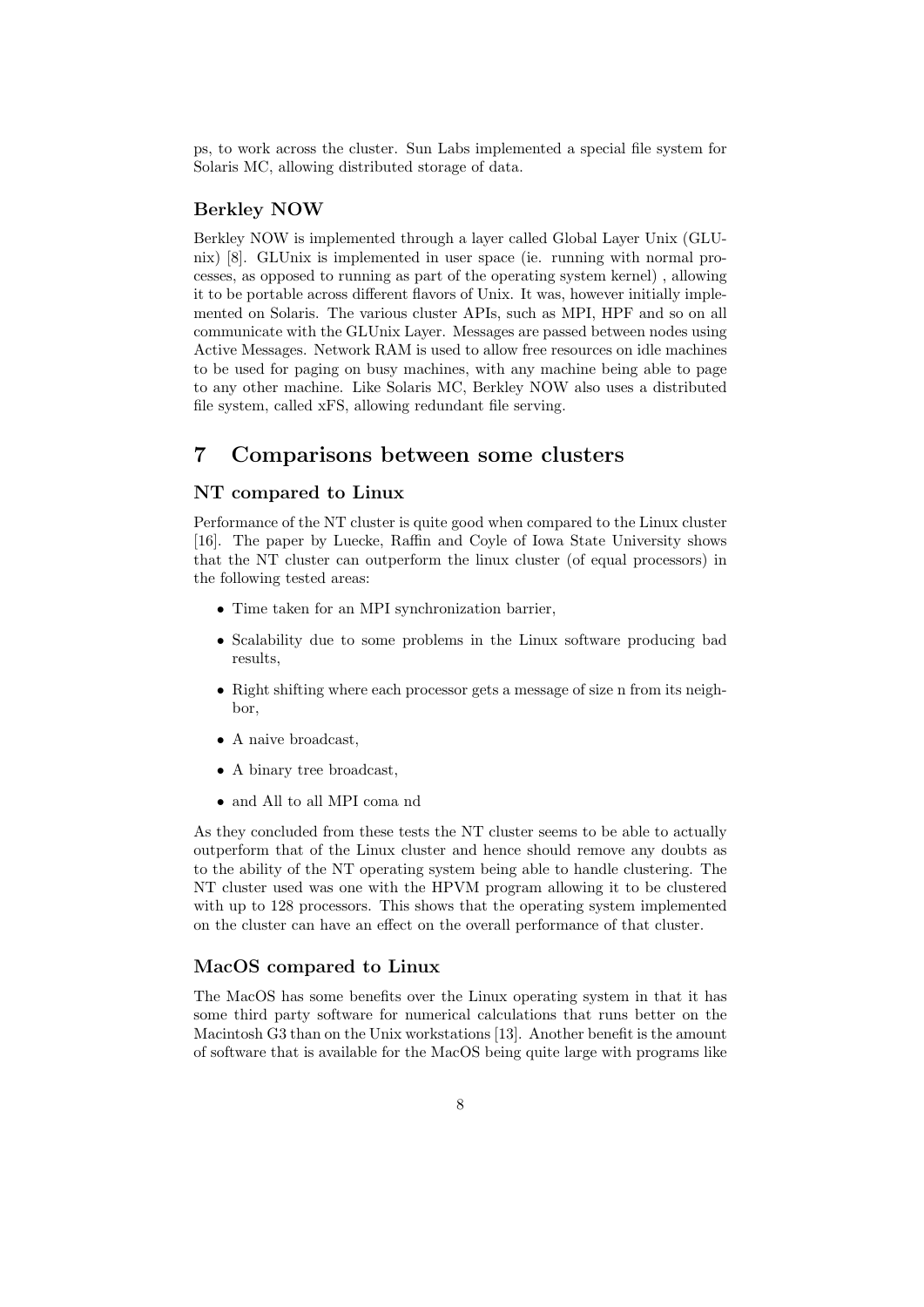Microsoft Word that aren't on Linux. The other main reason is that the Mac operating system is more user friendly and is easier to use than Linux for the novice user that might want to use the cluster. The Mac cluster is also low maintenance with only a single library and utility needed to run the cluster.

Linux is free and is therefore very suitable for low cost clusters. Another benefit is that for users that are already accustomed to the Unix operating system or even the Linux operating system, the use of Linux would be more suitable. Linux is also more adjustable to the wishes of the users. Linux clusters can run on different architectures and then make advantage of the specific hardware, where as the MacOS can't.

## 8 Summary and Conclusions

Each operating system has its own benefits with the Linux operating systems main benefits are that it is free and that it can run on different architectures. This allows for cheap clusters and as Linux is the most common operating system that is used today in clusters, there is a good track record for its use. The Windows operating systems on the other hand, have ease of use as their main goal, with effort made in the making the setup of the clusters as simple as possible. The HPVM software allows the cheaper version of the Windows operating system, Windows NT, to be used in clustering. This makes the cost of this form of cluster a lot cheaper than it otherwise would be and also enables Windows NT to be used as the operating system in clusters that can rival that of supercomputers. The Mac OS is very easy to use for setting up a cluster and also provides great power associated with the Macintosh computers. The Solaris Operating system is aimed at providing simple effective clustering. The ultimate goal for this operating system is to provide an all in one system that caters for all uses of clusters.

In general the Linux operating system is useful for very cheap clusters, while the NT and Mac OS clusters are more expensive they provide great ease of use. The Solaris also has a Java based console that enables easy management of the cluster. The Solaris system is designed to be parallel with lots of communication between the nodes and this is where other systems can falter. The MacOS is suitable for small groups with limited resources because of its ease of use in setting up, use and management. The best operating system for a cluster is thus the one that is best suited to the users needs.

## References

- [1] High performance supercomputing at mail order prices. Web site. http://www.ncsa.uiuc.edu/access.html.
- [2] Introduction to the cesdis beowulf project. http://www.beowulf.org/intro.html.
- [3] Linux high avalability how-to. http://metalab.unc.edu/pub/Linux/ALPHA/linux-ha/High-Availability-HOWTO-5.html.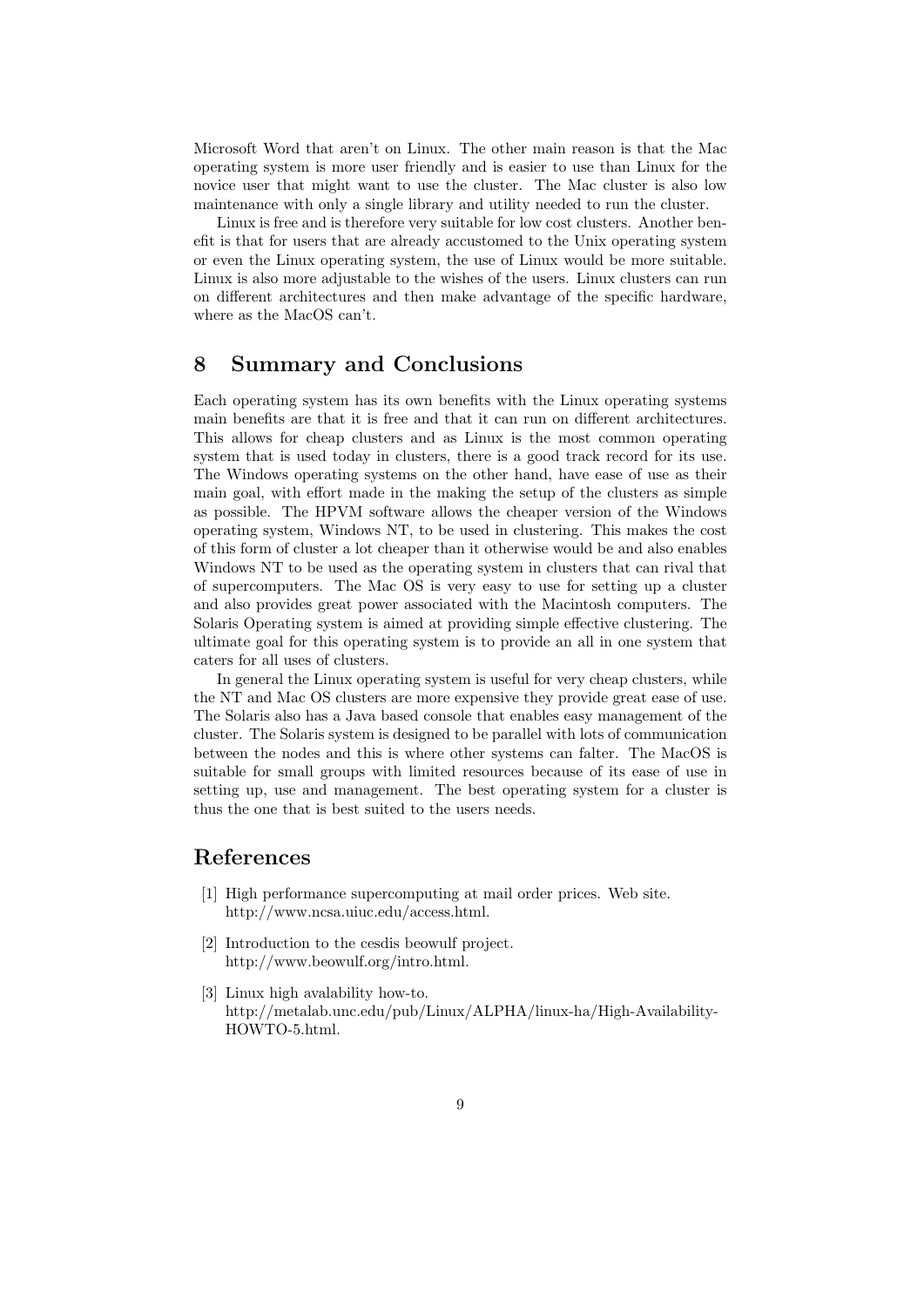- [4] Mosix application environments. http://www.mosix.org/txt what it can do.html.
- [5] Site of other appleseed clusters. Web site. http://exodus.physics.ucla.edu/appleseed/appleseedsites.html.
- [6] Sun clusters a white paper. http://www.sun.com/software/white-papers/wpsunclusters/sunclusterswp.pdf.
- [7] What is mosix. http://www.mosix.org/txt what is.html.
- [8] High Performance Cluster Computing: Architectures and Systems,. Prentice Hall PTR, 1999.
- [9] Windows nt server enterprise edition technical details clustering architecture. Web Site, April 12 1999. http://www.microsoft.com/ntserver/ntserverenterprise/techdetails/prodarch/clustarchit.asp.
- [10] Introducing windows 2000 clustering technologies. Web site, February 2 2000. http://www.microsoft.com/WINDOWS2000/library/howitworks/cluster/introcluster.asp.
- [11] Christa Anderson. Big clusters solve big problems. Windows NT Magazine US Print, June 1999.
- [12] A. Chien, M. Lauria, R. Pennington, M. Showerman, G. Iannello, M. Buchanan, K. Connelly, L. Giannini, G. Koenig, S. Krishnamurthy, Q. Liu, S. Pakin, and G. Sampemane. Design and evaluation of an hpvm-based windows nt supercomputer. the international journal of highperformance computing applications. The International Journal of High-Performance Computing Applications, 13(3):201–219, Fall 1999.
- [13] Victor K. Decyk, Dean E. Dauger, and Pieter R. Kokelaar. How to build an appleseed: A parallel macintosh cluster for numerically intensive computing. Web site and in Conference. http://exodus.physics.ucla.edu/appleseed/appleseed report.html and International Conference on Numerical Simulation of Plasma in Banff, Alberta, Canada May 2000.
- [14] Louis A. Giannini and Andrew A. Chien. A software architecture for global address space communication on clusters: Put/get on fast messages. In Proceedings of HPC-7 '98.
- [15] Roman Koniuk and Chris Stewart. The d'artagnan cluster. web site. http://www.students.yorku.ca/ kipper/dartagnan/dart.html.
- [16] Glenn R. Luecke, Bruno Raffin, and James J. Coyle. Comparing the communication performance and scalability of a linux and an nt cluster of pcs, a sgi origin 2000, an ibm sp and a cray t3e-600,. The Journal of Performance Evaluation and Modelling for Computer Systems (PEMCS), March 2000.